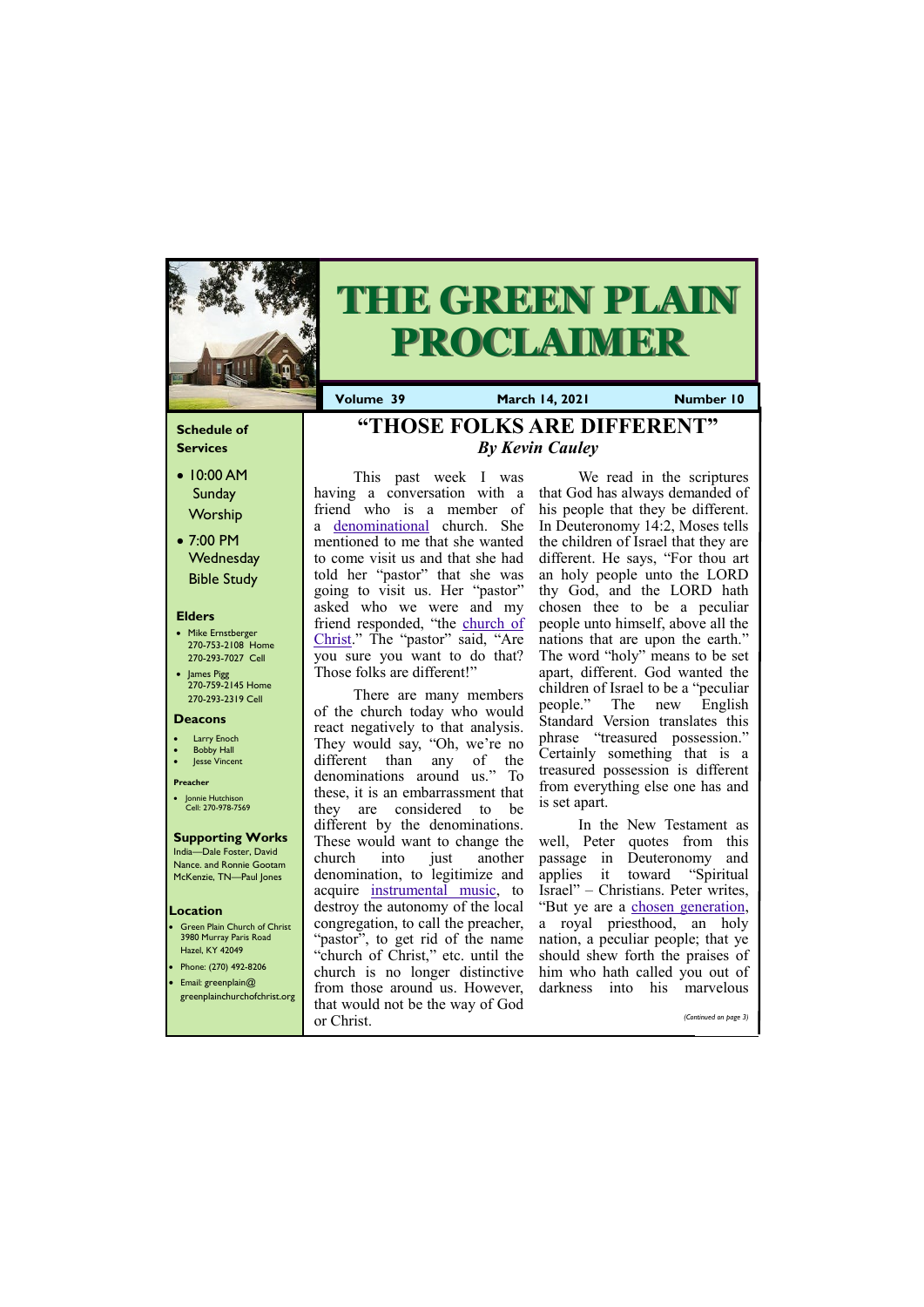## NEWS AND NOTES

*REMEMBER IN PRAYER: Green Plain members*: Remember Faye Travis, Peggy Jarvis, Rex Enoch, Mary Crutchfield, Joanne Barnes, Maxine Pool, Hayes and Marjorie Grady, Jim Fielder, Griselda Adams, Larry Enoch, Carolyn Byars, Mary and Jim Lowrie. *Family and Friends:* Helen Tidwell, Jenne Pool, Teresa Tacker, Betty Pond, Bryan White, Meredith Enoch, Kenneth Mizell, Janice Canter, , Andrea Phillips, Donald and Dorothy Cook, Sandra Cook Downs, Kevin Smith, Dale Pentecost Jaime Aguavo, Jr., and Brett Wyatt.

- **PANTRY ITEMS March 2021: 7—Canned Peaches; 14— Canned Pairs; 21—Canned Potatoes; 28—Cnned Chili.** Please bring any additional items you wish for the "blessing box" which is located next to the breezeway on the north side of the building.
- **March 2021 Anniversaries:** 12– Marie & Roy Wyatt; 15-Sue & Bobby Hall. **Birthdays:** 9-Gail Hutchison; 14-Roy Wyatt; 20-James Pigg; 23-London Smith. If we have left anyone out please let us know.
- **We offer FREE BIBLE CORRECPONDENCE COURSES through the mail. Enroll on our website or send your name and return mailing address to the address on the first page of this bulletin. You may also call 270-978-7569 or you may email us at greenplain@greenplainchurchofchrist.org.**

**Page 2**

**ONLINE SPIRITUAL RESOURCES Gospel Broadcasting Network https://gbntv.org/**

**World Video Bible School https://store.wvbs.org/wvbs-splashpage.html**

> **A Bible Answer https://abibleanswertv.org/**

> > **Good News Today http://gnttv.org/**



**In Search of the Lord's Way http://searchtv.org/**

*TODAY'S SERMON*

*"The Importance of the church" #2*

*"to Him be glory in the church by Christ Jesus to all generations,* 

*forever and ever. Amen. (Ephesians 3:21)*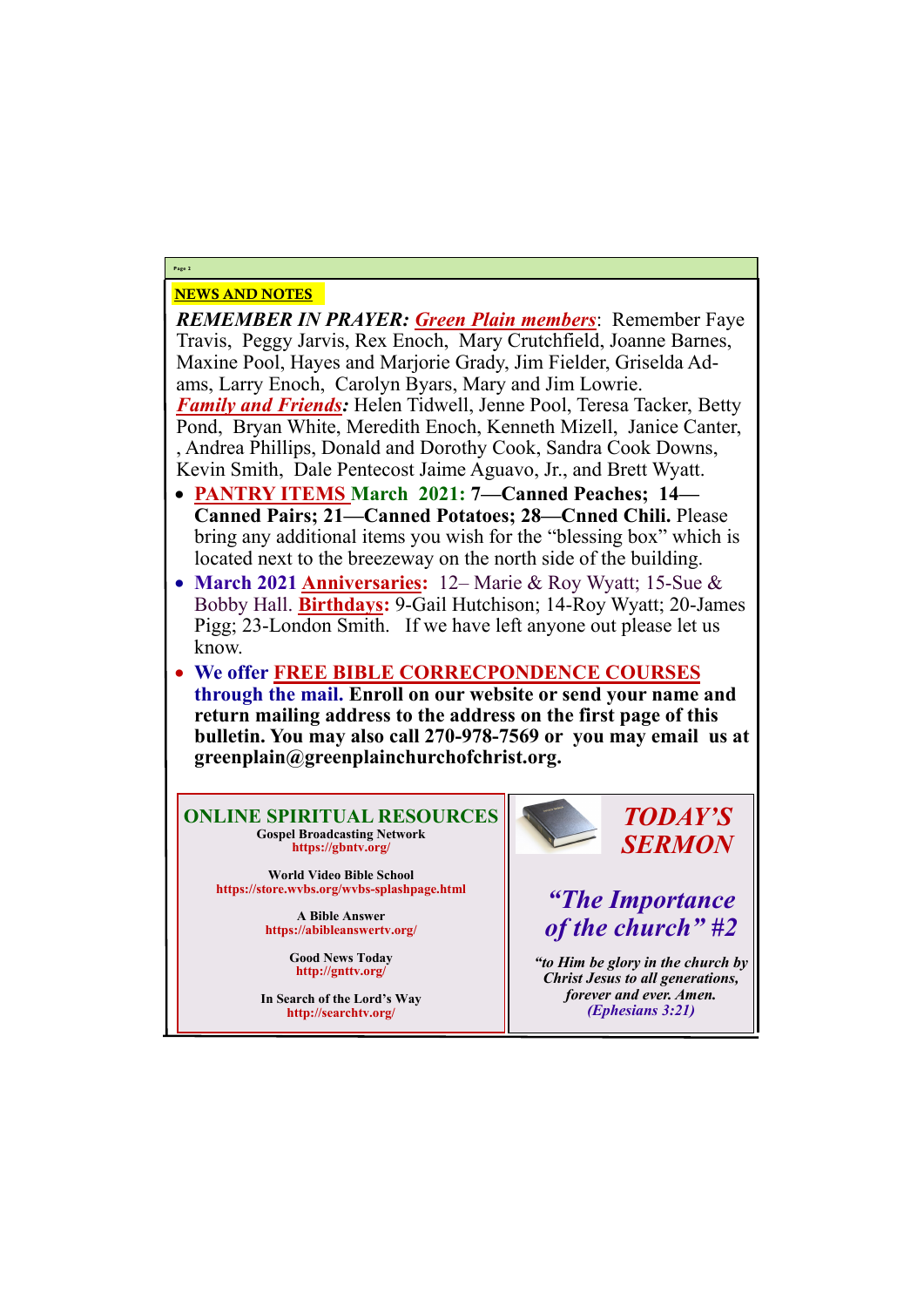**Page 3**

light" (1 Peter 2:9). God wants us, as Christians, to be different. Paul writes to Titus these words regarding Jesus, "Who gave himself for us, that he might redeem us from all iniquity, and purify unto himself a peculiar people, zealous of good works" Titus 2:14). Jesus died so that we could be different. We read in 2 Corinthians 6:17-18: "Wherefore come out from among them, and be ye separate, saith the Lord, and touch not the unclean thing; and I will receive you, And will be a Father unto you, and ye shall be my sons and daughters, saith the Lord Almighty." In order to be God's children, [the](https://gewatkins.net/the-church/)  [church](https://gewatkins.net/the-church/) must be separate, distinct, unique, different.

So, are we different? Yes, we are, and I am glad that we are. Today we live in a time when denominations around us are conforming to the world. We hear of denominations who condone abortion, [homosexuality,](https://gewatkins.net/should-christians-oppose-homosexual-marriage/) *[fornication](https://gewatkins.net/the-sin-of-fornication/)*, and adultery. The church of Christ does not condone such activities because God's word condemns these things. Instead of

conforming to the way that the world would have the church, the church ought to be demanding of individuals that their lives be [transformed](https://gewatkins.net/a-look-at-the-word-transformed/) through repentance and renewal of mind. Romans 12:2 tells us, "And be not conformed to this world: but be ye transformed by the renewing of your mind, that ye may prove what is that good, and acceptable, and perfect, will of God."

Are we different? Yes, we are. We are different because we have been transformed by Christ to be a people who are holy, the children of God, separate from that which is sinful; different from the way the world would mold religion in its own image today. It is our differences from everyone else that define who we are as Christians. We should never be embarrassed of that! The world and the denominations may think us "strange" (1 Peter 4:4) but I wouldn't have it any other way. One day, Jesus will return and all will bow and God will be glorified, not because of our similarities with the world, but because of our differences (Matthew 25:34).

—["Those Folks Are Different!" -](https://gewatkins.net/those-folks-are-different/) GEWatkins.net

*(Continued from page 1)*

I was at the church building studying when the phone rang. I answered the phone and a man asked, "Are you the preacher who answered the question on social drinking on the TV program, *Know Your Bible*?" I told him that I did not answer that question. He was upset that the preacher had taught that social drinking was a sin.

I assured him that if I had answered the question then I would have pointed out that social drinking is a sin. He wanted to know if I thought one drink would damn one's soul. I soul. I said, "Sir, it amazes me that you do not know what you believe." This somewhat shocked the man. He dogmatically denied believing that one drink would damn one's soul.

told him: "Yes!" I also pointed out that he be-five?" He said it would be sin and he would lieved the same thing. He stated that he did be damned. I said, "See, I told you that you not believe that one drink would damn one's *(Continued on page 4)*

I decided to prove to him that he believed one drink would damn a soul. I said, "Sir, if you believe in social drinking, then you must know your toleration point." He stated that he did. I asked him what it was. He said four drinks (I have forgotten the exact number, so we will use one to make the point). I asked him, "What happens if you take drink number

## **DOES ONE ALCOHOLIC DRINK CONSTITUTE SIN?** *Wesley Simons*